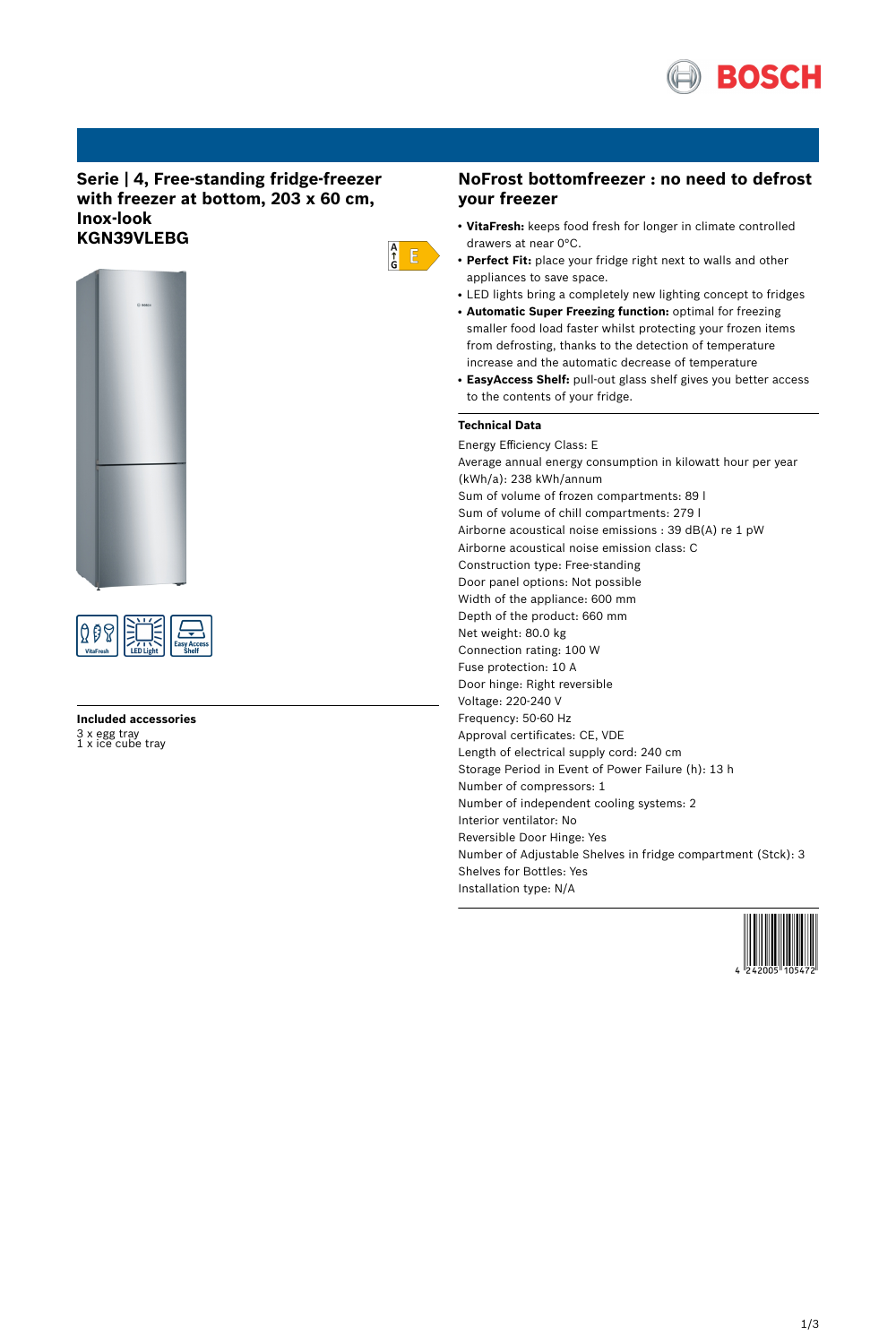

## **Serie | 4, Free-standing fridge-freezer with freezer at bottom, 203 x 60 cm, Inox-look KGN39VLEBG**

## **NoFrost bottomfreezer : no need to defrost your freezer**

- KGN39VLEBG
- No Frost, Fridge freezer
- Cambered door, High-door design Stainless steel look

#### **Design features**

- Stainless steel look doors and Pearl grey (VZF 07127) side panels
- Integrated vertical handle
- Right hinged door, door reversible
- Separate, electronic temperature control with LED display

#### **Food freshness system**

- Two separate cooling circuits allow independent temperature control and prevents the transference of humidity between the fridge and freezer cavity

#### **Key features - Fridge section**

- <sup>1</sup> VitaFresh drawer Fish and meat stay fresh for longer 1 VitaFresh drawer with humidity control - Fruits and vegetables retain vitamins and stay fresh for longer
- MultiAirflow system improves circulation of air around the fridge
- Bright interior LED fridge light
- <sup>5</sup> safety glass shelves (3 height adjustable)
- Door shelves in fridge door: <sup>1</sup> large and <sup>3</sup> small.
- Super Cooling: automatic deactivation
- Metal bottle rack

#### **Key features - Freezer section**

- No Frost, never have to defrost ever again
- <sup>3</sup> freezer drawers
- SuperFreeze function with automatic deactiviation
- Calendar frozen food
- Freezer malfunction warning signal: optical and acoustical warning system

#### **Additional features**

- Optical and accoustical
- <sup>3</sup> <sup>x</sup> egg tray, <sup>1</sup> <sup>x</sup> ice cube tray

#### **Dimension and installation**

- Connection value <sup>100</sup> <sup>W</sup>
- $-220 240$  V
- Height adjustable front feet
- Dimensions: 203 cm H x 60 cm W x 66 cm D
- Based on the results of the standard 24-hour test. Actual consumption depends on usage/position of the appliance.
- To achieve the declared energy consumption, the distanceholders have to be used. As a result, the appliance depth increases by about 3.5 cm. The appliance used without the distance holder is fully functional, but has a slightly higher energy consumption.

#### **Performance and Consumption**

- EU19\_EEK\_D: E
- Total Volume : <sup>368</sup> <sup>l</sup>
- Net Fridge Volume : <sup>279</sup> <sup>l</sup>
- Net Freezer Volume : <sup>89</sup> <sup>l</sup>
- Freezing capacity 24h : <sup>10</sup> kg
- Annual Energy Consumption: <sup>238</sup> kWh/a
- Climate Class: SN-T
- Noise Level : <sup>39</sup> dB , EU19\_Noise emission class\_D: <sup>C</sup>
- Temperature rise time : EU19\_Temperature rise time\_D: <sup>13</sup> <sup>H</sup>